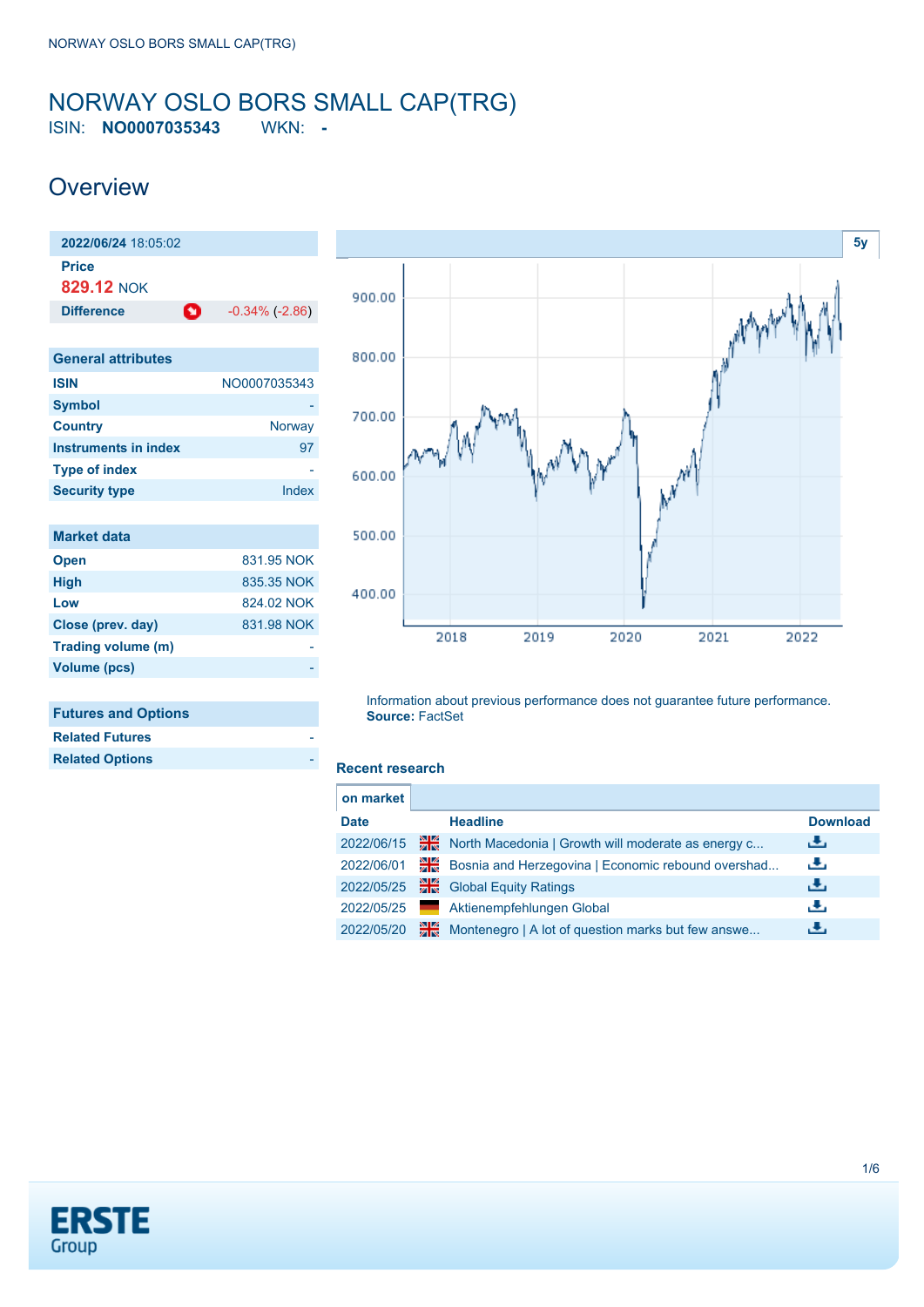## Details

**2022/06/24** 18:05:02 **Price 829.12** NOK

**Difference 1** -0.34% (-2.86)

| <b>General attributes</b>   |              |
|-----------------------------|--------------|
| <b>ISIN</b>                 | NO0007035343 |
| <b>Symbol</b>               |              |
| <b>Country</b>              | Norway       |
| <b>Security type</b>        | Index        |
| <b>Instruments in index</b> | 97           |

| <b>Market data</b> |            |
|--------------------|------------|
| <b>Open</b>        | 831 95 NOK |
| <b>High</b>        | 835.35 NOK |
| Low                | 824.02 NOK |
| Close (prev. day)  | 831.98 NOK |
| Trading volume (m) |            |
| Volume (pcs)       |            |



## **Performance and Risk**

|                   | 6m       | 1v       | 3v        |
|-------------------|----------|----------|-----------|
| <b>Perf</b> (%)   | $-4.84%$ | $-3.58%$ | $+34.56%$ |
| Perf (abs.)       | $-42.14$ | $-30.77$ | $+212.97$ |
| <b>Beta</b>       |          |          |           |
| <b>Volatility</b> | 22.92    | 19.42    | 23.13     |

Information about previous performance does not guarantee future performance. **Source:** FactSet

| <b>Price data</b>                           |                         |
|---------------------------------------------|-------------------------|
| Ø price 5 days   Ø volume 5 days (pcs.)     | 841.73 NOK (0)          |
| Ø price 30 days   Ø volume 30 days (pcs.)   | 871.75 NOK (0)          |
| Ø price 100 days   Ø volume 100 days (pcs.) | 856.14 NOK (0)          |
| Ø price 250 days   Ø volume 250 days (pcs.) | 860.22 NOK (0)          |
| <b>YTD High   date</b>                      | 933.36 NOK (2022/06/08) |
| <b>YTD Low   date</b>                       | 783.57 NOK (2022/02/24) |
| 52 Weeks High   date                        | 933.36 NOK (2022/06/08) |
| 52 Weeks Low   date                         | 783.57 NOK (2022/02/24) |

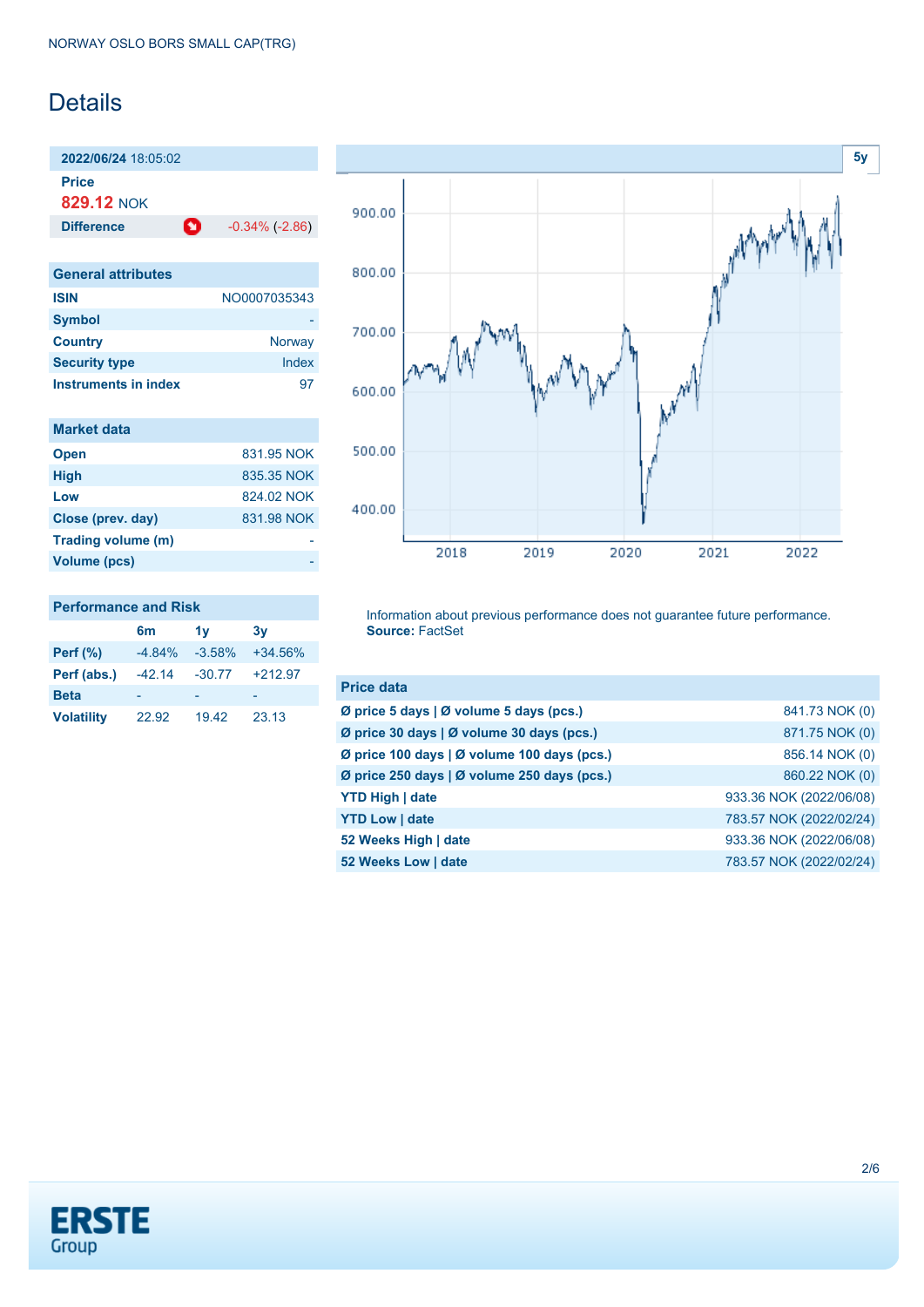# **Composition**

| Name $\triangle$<br><b>ISIN</b>               | <b>Price</b> | Diff % $\div$<br>$Diff +/-$ | Performance $\triangle$ | <b>Date</b><br><b>Time</b> | Turnover Pc. <b>←</b><br>Turnover Money $\div$ |
|-----------------------------------------------|--------------|-----------------------------|-------------------------|----------------------------|------------------------------------------------|
| ABG SUNDAL COLLIER HOLDIN<br>NO0003021909     | 0.59         | 2.25%<br>0.01               |                         | 22/06/24<br>21:34:30       |                                                |
| <b>ABL GROUP ASA</b><br>NO0010715394          | 1.24         | $- \frac{0}{0}$             |                         | 22/06/24<br>21:34:25       | ÷,                                             |
| <b>AKASTOR ASA</b><br>NO0010215684            | 0.797        | 0.38%<br>0.00               |                         | 22/06/24<br>22:26:52       | 1,500<br>1,173.00                              |
| <b>AKVA GROUP ASA</b><br>NO0003097503         | 6.42         | 1.90%<br>0.12               |                         | 22/06/24<br>17:06:41       | ÷,                                             |
| AMERICAN SHIPPING CO. ASA<br>NO0010272065     | 3.81         | $-2.43%$<br>$-0.10$         |                         | 22/06/24<br>21:34:25       | $\blacksquare$                                 |
| <b>ARCHER LTD.</b><br>BMG0451H1170            | 0.3385       | 0.89%<br>0.00               |                         | 22/06/24<br>22:02:04       | $\equiv$                                       |
| ARCTICZYMES TECHNOLOGIES<br>NO0010014632      | 7.665        | 0.52%<br>0.04               |                         | 22/06/24<br>22:02:04       | $\overline{\phantom{a}}$                       |
| ARENDALS FOSSEKOMPANI ASA<br>NO0003572802     | 27.65        | 2.79%<br>0.75               |                         | 22/06/24<br>17:06:41       | $\equiv$<br>٠                                  |
| <b>ARRIBATEC GROUP ASA</b><br>NO0003108102    | 0.0447       | $-1.32%$<br>$-0.00$         |                         | 22/06/24<br>21:34:29       | $\bar{\phantom{a}}$                            |
| <b>ASETEK A/S</b><br>DK0060477263             | 1.964        | $-6.70%$<br>$-0.14$         |                         | 22/06/24<br>22:27:17       | 3,500<br>7,347.50                              |
| <b>AVANCE GAS HOLDING LTD</b><br>BMG067231032 | 5.17         | 2.78%<br>0.14               |                         | 22/06/24<br>22:27:24       | 350<br>1,788.75                                |
| <b>AXACTOR ASA</b><br>NO0010840515            | 10.215       | $- \frac{0}{0}$             |                         | 22/06/24<br>17:25:00       |                                                |
| <b>B2HOLDING ASA NOK0.10</b><br>NO0010633951  | 0.714        | 1.71%<br>0.01               |                         | 22/06/24<br>17:06:42       | ÷,<br>$\overline{\phantom{a}}$                 |
| <b>BELSHIPS ASA</b><br>NO0003094104           | 1.90         | 1.06%<br>0.02               |                         | 22/06/24<br>21:34:25       | ÷<br>÷                                         |
| <b>BERGENBIO ASA</b><br>NO0010650013          | 1.058        | $-1.31%$<br>$-0.01$         |                         | 22/06/24<br>22:02:04       | ÷,<br>÷                                        |
| <b>BONHEUR ASA</b><br>NO0003110603            | 32.45        | 1.41%<br>0.45               |                         | 22/06/24<br>21:34:25       | ÷                                              |
| <b>BORGESTAD ASA</b><br>NO0003111700          | 14.00        | 27.27%<br>3.00              |                         | 20/09/10<br>16:29:59       | 1,922<br>26,908.00                             |
| <b>BOUVET ASA</b><br>NO0010360266             | 5.70         | 2.52%<br>0.14               |                         | 22/06/24<br>21:34:29       | ÷                                              |
| <b>BW LPG LTD</b><br>BMG173841013             | 7.00         | $-1.13%$<br>$-0.08$         |                         | 22/06/24<br>22:27:07       | 313<br>2,182.55                                |
| <b>BW OFFSHORE LIMITED</b><br>BMG1738J1247    | 2.59         | $-0.69%$<br>$-0.02$         |                         | 22/06/24<br>22:27:07       | 350<br>894.40                                  |
| <b>BYGGMA ASA</b><br>NO0003087603             | 2.49         | 1.63%<br>0.04               |                         | 22/06/24<br>17:06:42       | ÷,<br>÷,                                       |
| <b>CARASENT ASA</b><br>NO0010123060           | 2.305        | 4.30%<br>0.10               |                         | 22/06/24<br>19:30:33       | ÷                                              |
| <b>CONTEXTVISION AB</b><br>SE0014731154       | 7.96         | $-5.69%$<br>$-0.48$         |                         | 22/06/21<br>10:01:17       | 5,000<br>39,800.00                             |
| <b>DLTX ASA</b><br>NO0003055808               | 0.414        | 3.89%<br>0.02               |                         | 22/06/24<br>22:02:04       |                                                |
| <b>DOF ASA</b><br>NO0010070063                | 0.0882       | 1.03%<br>0.00               | F                       | 22/06/24<br>11:11:03       |                                                |

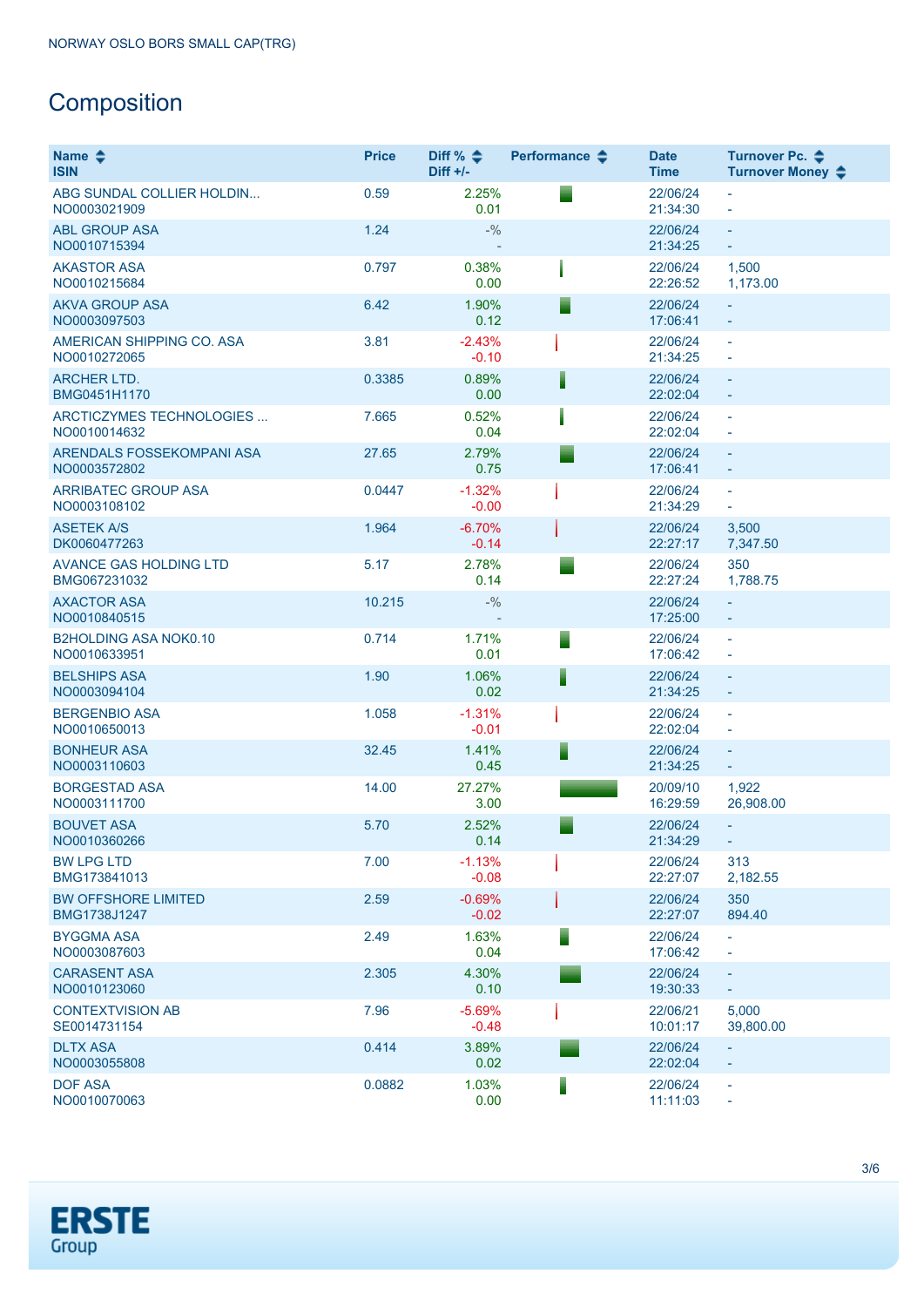### NORWAY OSLO BORS SMALL CAP(TRG)

| EIDESVIK OFFSHORE ASA<br>NO0010263023                | 0.871  | $-5.12%$<br>$-0.05$ | 22/06/24<br>17:06:41 | $\overline{\phantom{a}}$                        |
|------------------------------------------------------|--------|---------------------|----------------------|-------------------------------------------------|
| ELECTROMAGNETIC GEOSVCS A<br>NO0010358484            | 0.1664 | $-2.00%$<br>$-0.00$ | 22/06/24<br>17:06:41 |                                                 |
| <b>EMAS OFFSHORE LIMITED</b><br>SG1AD2000008         |        | $- \frac{0}{0}$     | $\sim$               | $\overline{\phantom{a}}$                        |
| <b>ENDUR ASA</b><br>NO0012555459                     | 2.1935 | 0.94%<br>0.02       | 22/06/24<br>17:06:41 | ÷,                                              |
| <b>ENSURGE MICROPOWER ASA</b><br>NO0012450008        | 0.268  | 2.29%<br>0.01       | 22/06/24<br>16:35:48 | $\equiv$                                        |
| <b>EUROPRIS ASA</b><br>NO0010735343                  | 4.472  | 2.99%<br>0.13       | 22/06/24<br>22:02:04 | $\bar{\phantom{a}}$<br>$\overline{\phantom{a}}$ |
| FLEX LNG LTD.<br>BMG359472021                        | 26.26  | 1.39%<br>0.36       | 22/06/24<br>22:27:15 | 11,086<br>295,722.16                            |
| <b>FRONTLINE LTD</b><br>BMG3682E1921                 | 8.50   | 3.53%<br>0.29       | 22/06/24<br>22:26:56 | 11,251<br>94,557.92                             |
| <b>GAMING INNOVATION GROUP I</b><br>US36467X2062     | 1.586  | 4.00%<br>0.06       | 22/06/24<br>21:34:29 | ÷.<br>÷                                         |
| <b>GC RIEBER SHIPPING ASA</b><br>NO0010262686        | 1.09   | $-3.96%$<br>$-0.05$ | 22/06/24<br>21:34:26 | $\bar{\phantom{a}}$<br>$\equiv$                 |
| <b>GOLDEN OCEAN GROUP LTD</b><br>BMG396372051        | 10.76  | $-3.28%$<br>$-0.37$ | 22/06/24<br>22:26:58 | 1,948<br>21,572.47                              |
| <b>GOODTECH ASA</b><br>NO0004913609                  | 0.70   | 4.79%<br>0.03       | 22/06/24<br>17:06:42 | $\blacksquare$                                  |
| <b>GYLDENDAL ASA</b><br>NO0004288200                 | 366.00 | $-2.14%$<br>$-8.00$ | 18/04/18<br>17:55:24 | $\blacksquare$<br>$\blacksquare$                |
| <b>HAVILA SHIPPING ASA</b><br>NO0010257728           | 1.588  | $-5.81%$<br>$-0.10$ | 22/06/24<br>21:34:26 | $\bar{\phantom{a}}$<br>÷,                       |
| HAVYARD GROUP ASA NOK0.05<br>NO0010708605            | 0.337  | 0.45%<br>0.00       | 22/06/24<br>21:34:28 | $\equiv$<br>$\blacksquare$                      |
| <b>HEXAGON COMPOSITES ASA</b><br>NO0003067902        | 2.708  | 3.91%<br>0.10       | 22/06/24<br>22:27:04 | 15,855<br>42,174.08                             |
| <b>IDEX BIOMETRICS ASA</b><br>NO0003070609           | 0.1122 | $-0.62%$<br>$-0.00$ | 22/06/24<br>21:34:26 | $\omega$<br>÷                                   |
| <b>INTEROIL EXPLORAT, &amp; PROD</b><br>NO0010284318 | 0.1072 | $-1.11%$<br>$-0.00$ | 22/06/24<br>17:06:41 | $\overline{\phantom{a}}$<br>$\blacksquare$      |
| <b>ITERA ASA</b><br>NO0010001118                     | 13.50  | 23.85%<br>2.60      | 22/06/09<br>17:35:19 | 100<br>1,350.00                                 |
| <b>JINHUI SHIPPING AND TRANS</b><br>BMG5137R1088     | 1.114  | $-4.62%$<br>$-0.05$ | 22/06/24<br>21:34:24 |                                                 |
| <b>KID ASA</b><br>NO0010743545                       | 8.06   | 2.41%<br>0.19       | 22/06/24<br>22:02:04 | $\overline{\phantom{a}}$                        |
| <b>KITRON ASA</b><br>NO0003079709                    | 1.708  | $- \frac{0}{0}$     | 22/06/24<br>21:34:26 | ÷,                                              |
| <b>KMC PROPERTIES ASA</b><br>NO0010360175            | 0.74   | 0.54%<br>0.00       | 22/06/24<br>17:06:41 | $\overline{\phantom{a}}$                        |
| KONGSBERG AUTOMOTIVE ASA<br>NO0003033102             | 0.2342 | 2.90%<br>0.01       | 22/06/24<br>21:34:26 | $\blacksquare$                                  |
| <b>MAGNORA ASA</b><br>NO0010187032                   | 1.714  | 1.18%<br>0.02       | 22/06/24<br>22:27:12 | 880<br>1,514.76                                 |
| <b>MEDISTIM ASA</b><br>NO0010159684                  | 24.65  | $-5.01%$<br>$-1.30$ | 22/06/24<br>22:27:08 | 80<br>2,005.50                                  |
| MULTICONSULT ASA NOK0.50<br>NO0010734338             | 12.06  | 1.00%<br>0.12       | 22/06/24<br>17:16:31 |                                                 |
| <b>NAPATECH A/S</b>                                  | 0.927  | $-3.24%$            | 22/06/24             | 1,200                                           |

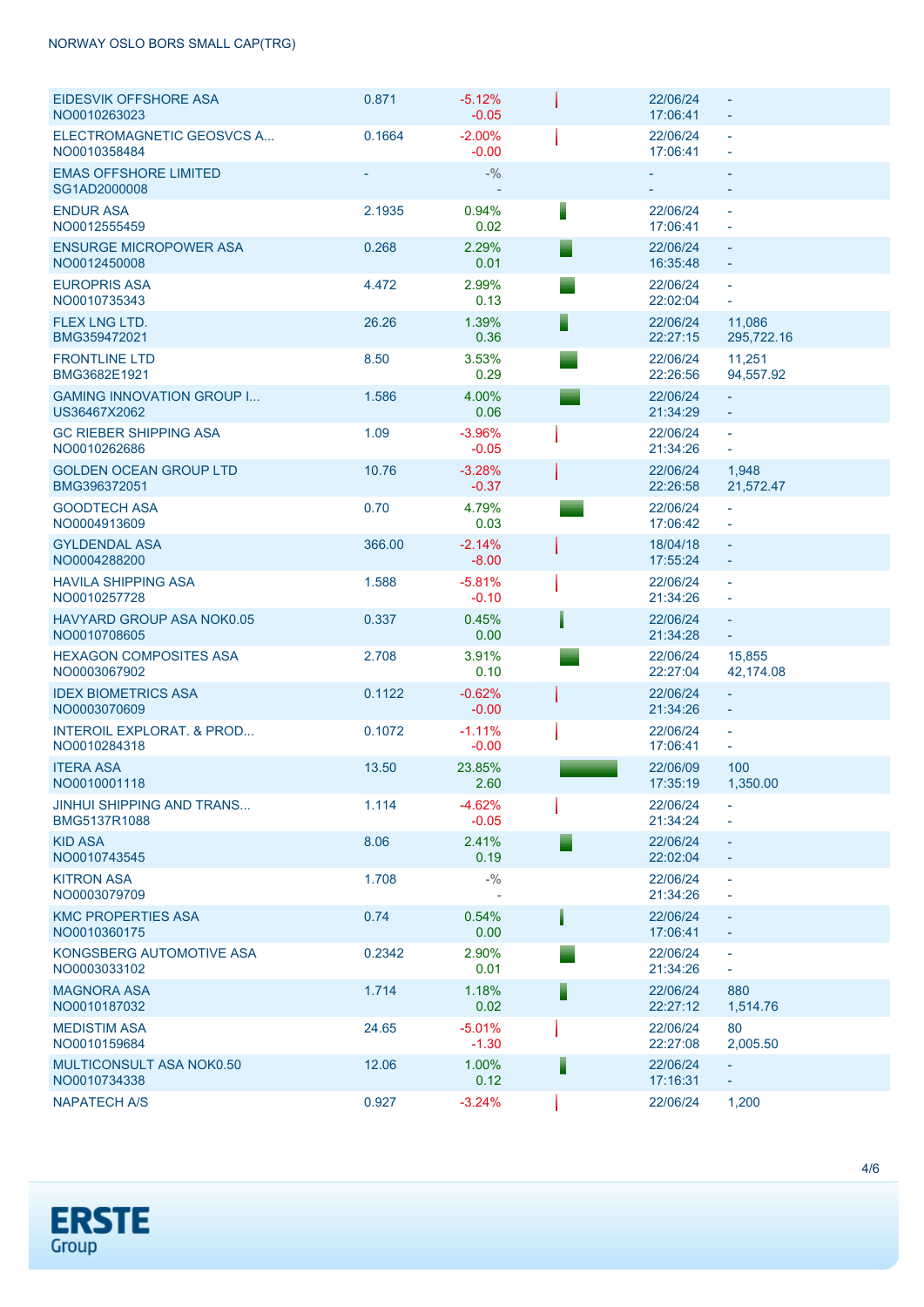### NORWAY OSLO BORS SMALL CAP(TRG)

| DK0060520450                                     |        | $-0.03$              |   | 17:16:32             | 1,084.80                  |
|--------------------------------------------------|--------|----------------------|---|----------------------|---------------------------|
| <b>NAVAMEDIC ASA</b><br>NO0010205966             | 2.44   | $-1.21%$<br>$-0.03$  |   | 22/06/24<br>21:34:25 | ÷,                        |
| <b>NEKKAR ASA</b><br>NO0003049405                | 0.732  | 2.23%<br>0.02        |   | 22/06/24<br>22:02:04 | L,<br>L,                  |
| <b>NEL ASA</b><br>NO0010081235                   | 1.254  | 3.59%<br>0.04        |   | 22/06/24<br>22:27:00 | 2,700,752<br>3,371,442.86 |
| <b>NEXT BIOMETRICS GROUP ASA</b><br>NO0010629108 | 0.3275 | 1.87%<br>0.01        |   | 22/06/24<br>17:06:42 | $\overline{\phantom{a}}$  |
| NORDIC NANOVECTOR ASA NOK<br>NO0010597883        | 0.2658 | $-26.86%$<br>$-0.10$ |   | 22/06/24<br>22:27:16 | 3,000<br>883.80           |
| NORDIC SEMICONDUCTOR ASA<br>NO0003055501         | 15.645 | 5.07%<br>0.76        |   | 22/06/24<br>22:27:12 | 44<br>673.84              |
| NORWAY ROYAL SALMON ASA<br>NO0010331838          | 24.15  | 0.21%<br>0.05        |   | 22/06/24<br>22:27:03 | 200<br>4,800.00           |
| <b>NORWEGIAN ENERGY COMPANY </b><br>NO0010379266 | 31.60  | 0.48%<br>0.15        |   | 22/06/24<br>22:27:15 | 30<br>946.50              |
| <b>NRC GROUP ASA</b><br>NO0003679102             | 1.734  | 1.17%<br>0.02        | I | 22/06/24<br>21:34:31 | ÷,                        |
| <b>NTS ASA</b><br>NO0004895103                   | 10.90  | 0.93%<br>0.10        |   | 22/06/24<br>17:06:41 | $\blacksquare$            |
| <b>OCEANTEAM ASA</b><br>NO0010317316             | 0.339  | $-7.88%$<br>$-0.03$  |   | 22/06/24<br>21:34:26 | ÷                         |
| <b>ODFJELL DRILLING LTD</b><br>BMG671801022      | 2.09   | $-0.48%$<br>$-0.01$  |   | 22/06/24<br>17:06:41 | L,<br>$\blacksquare$      |
| <b>ODFJELL SE</b><br>NO0003399917                | 4.76   | 1.28%<br>0.06        | F | 22/06/24<br>08:04:08 | ÷                         |
| <b>ODFJELL SE CLASS A</b><br>NO0003399909        | 4.94   | 3.56%<br>0.17        |   | 22/06/24<br>19:31:13 | ÷,<br>$\blacksquare$      |
| OTELLO CORPORATION ASA<br>NO0010040611           | 2.47   | $-2.18%$<br>$-0.06$  |   | 22/06/24<br>22:26:53 | 1,000<br>2,340.00         |
| <b>PANORO ENERGY ASA</b><br>NO0010564701         | 2.724  | $-0.80%$<br>$-0.02$  |   | 22/06/24<br>22:02:04 | L,<br>$\blacksquare$      |
| PARETO BANK ASA NOK12.00<br>NO0010397581         | 4.645  | 0.87%<br>0.04        |   | 22/06/24<br>21:34:26 | ÷                         |
| <b>PGS ASA</b><br>NO0010199151                   | 0.622  | $-6.54%$<br>$-0.04$  |   | 22/06/24<br>22:26:53 | 31,499<br>20,223.86       |
| <b>PHOTOCURE ASA</b><br>NO0010000045             | 9.955  | 3.21%<br>0.31        |   | 22/06/24<br>22:02:04 |                           |
| <b>POLARIS MEDIA ASA</b><br>NO0010466022         | 6.50   | 0.31%<br>0.02        |   | 22/06/24<br>17:06:42 | $\blacksquare$            |
| <b>PROSAFE SE</b><br>NO0010861990                | 18.40  | $-1.39%$<br>$-0.26$  |   | 22/06/24<br>21:34:28 | ÷                         |
| <b>Q-FREE ASA</b><br>NO0003103103                | 0.658  | 3.46%<br>0.02        |   | 22/06/24<br>17:06:42 | $\blacksquare$<br>ä,      |
| QUESTERRE ENERGY CORPORAT<br>CA74836K1003        | 0.1414 | 5.68%<br>0.01        |   | 22/06/24<br>17:06:42 | ÷,                        |
| RAK PETROLEUM PLC GBP0.01<br>GB00BRGBL804        | 1.14   | $-1.30%$<br>$-0.02$  |   | 22/06/24<br>09:09:18 | ä,                        |
| <b>REACH SUBSEA ASA</b><br>NO0003117202          | 0.339  | $-1.17%$<br>$-0.00$  |   | 22/06/24<br>21:34:26 |                           |
| <b>REC SILICON ASA</b><br>NO0010112675           | 1.678  | 6.30%<br>0.10        |   | 22/06/24<br>22:26:46 | 5,044<br>8,174.92         |
| <b>SAS AB</b><br>SE0003366871                    | 0.0628 | 3.97%<br>0.00        |   | 22/06/24<br>22:27:07 | 20,000<br>1,249.60        |